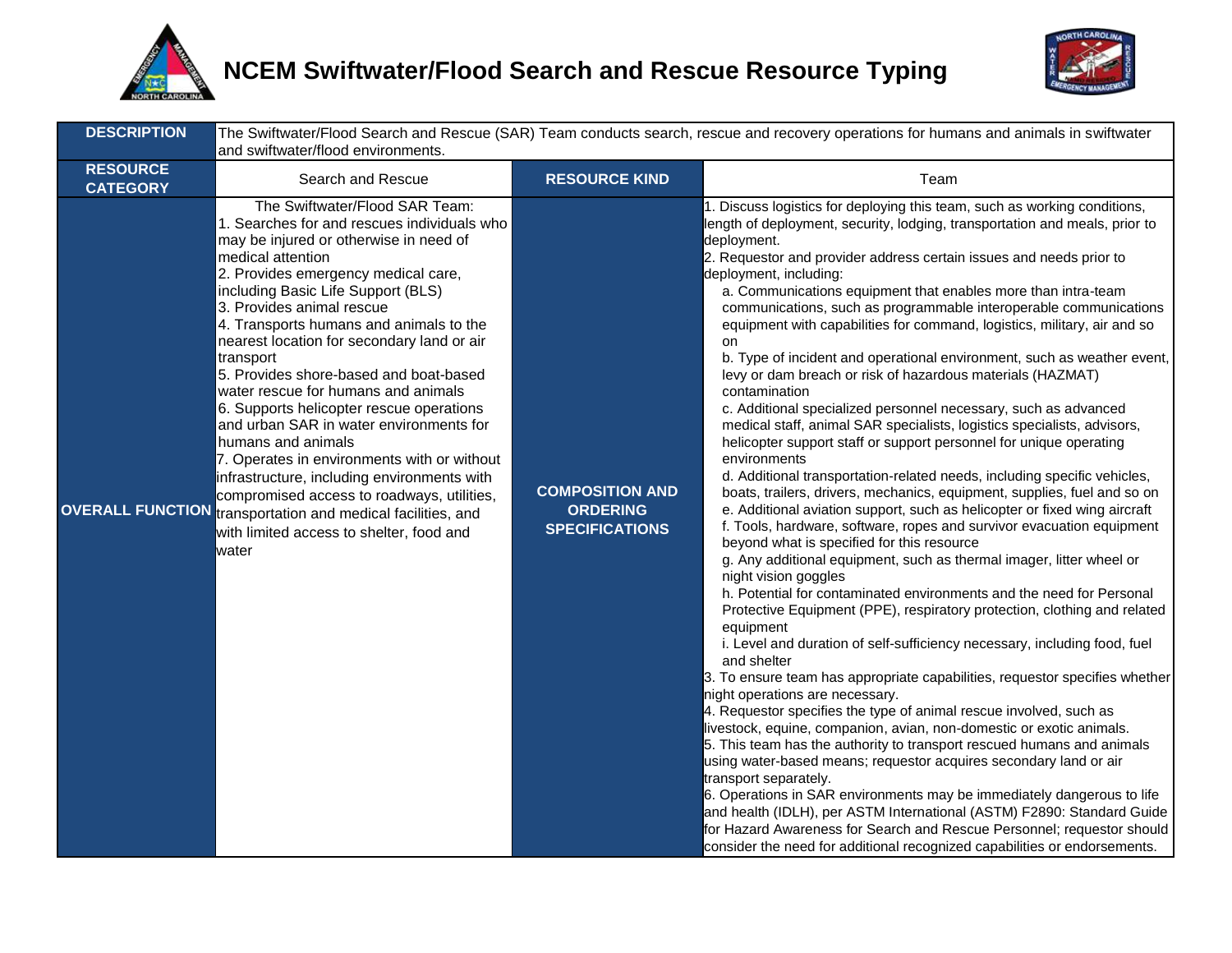

# **NCEM Swiftwater/Flood Search and Rescue Resource Typing**



| <b>COMPONENT</b>                                                                 | TYPE <sub>1</sub>                                                                                                                                                                                                                                                                                                                                                           | TYPE <sub>2</sub>                                                                                                                                                                                                                                                                                                                                                    | TYPE <sub>3</sub>                                                                                                                                                                                                                                                                                                                                                                                                                                                                                                                                                                                                                                                                                       | <b>NOTES</b>                                                                                                                                                                                                                                                                        |
|----------------------------------------------------------------------------------|-----------------------------------------------------------------------------------------------------------------------------------------------------------------------------------------------------------------------------------------------------------------------------------------------------------------------------------------------------------------------------|----------------------------------------------------------------------------------------------------------------------------------------------------------------------------------------------------------------------------------------------------------------------------------------------------------------------------------------------------------------------|---------------------------------------------------------------------------------------------------------------------------------------------------------------------------------------------------------------------------------------------------------------------------------------------------------------------------------------------------------------------------------------------------------------------------------------------------------------------------------------------------------------------------------------------------------------------------------------------------------------------------------------------------------------------------------------------------------|-------------------------------------------------------------------------------------------------------------------------------------------------------------------------------------------------------------------------------------------------------------------------------------|
| <b>MINIMUM</b><br><b>PERSONNEL PER</b><br><b>TEAM</b>                            | 16                                                                                                                                                                                                                                                                                                                                                                          | 10                                                                                                                                                                                                                                                                                                                                                                   | 6                                                                                                                                                                                                                                                                                                                                                                                                                                                                                                                                                                                                                                                                                                       | <b>Not Specified</b>                                                                                                                                                                                                                                                                |
| <b>MANAGEMENT AND</b><br><b>OVERSIGHT</b><br><b>PERSONNEL PER</b><br><b>TEAM</b> | Same as Type 2                                                                                                                                                                                                                                                                                                                                                              | Same as Type 3, PLUS:<br>1 - National Incident Management<br>System (NIMS) Swiftwater/Flood SAR<br><b>Team Leader</b>                                                                                                                                                                                                                                                | 1 - NIMS Swiftwater/Flood SAR Team<br>Leader                                                                                                                                                                                                                                                                                                                                                                                                                                                                                                                                                                                                                                                            | <b>Not Specified</b>                                                                                                                                                                                                                                                                |
| <b>SUPPORT</b><br><b>PERSONNEL PER</b><br><b>TEAM</b>                            | Same as Type 2, PLUS:<br>2 - NIMS Swiftwater/Flood SAR<br><b>Technician - Boat Operator</b><br>2 - NIMS Swiftwater/Flood SAR<br>Technician - Boat Bowman<br>1 - NIMS Swiftwater/Flood SAR<br>Technician with the following skill<br>set: animal rescue specialist<br>1 - NIMS Swiftwater/Flood SAR<br>Technician with the following skill<br>set: communications specialist | 2 - NIMS Swiftwater/Flood SAR<br>Technician - Boat Operator<br>2 - NIMS Swiftwater/Flood SAR<br>Technician - Boat Bowman<br>1 - NIMS Swiftwater/Flood SAR<br>Technician with the following skill set:<br>logistics specialist<br>3 - NIMS Swiftwater/Flood SAR<br>Technician with the following skill set:<br><b>NIMS Type 1 EMT</b>                                 | 1 - NIMS Swiftwater/Flood SAR<br><b>Technician - Boat Operator</b><br>1 - NIMS Swiftwater/Flood SAR<br>Technician - Boat Bowman<br>3 - NIMS Swiftwater/Flood SAR<br><b>Technician</b>                                                                                                                                                                                                                                                                                                                                                                                                                                                                                                                   | 1. For Type 3, one team member should<br>also hold a NIMS Type 1 EMT<br>qualification.<br>2. For Type 3, one team member should<br>also have logistics management<br>knowledge.<br>3. For Type 2, one team member should<br>also hold a communications specialist<br>qualification. |
| <b>OPERATIONS</b><br><b>CAPABILITY PER</b><br><b>TEAM</b>                        | Same as Type 2, PLUS: Is capable<br>of supporting and rescuing<br>animals                                                                                                                                                                                                                                                                                                   | Same as Type 3, PLUS:<br>1. Coordinates or operates in a large<br>operations area using multiple<br>swiftwater/flood rescue resources,<br>including:<br>a. Boat-based operations<br>b. High-clearance vehicle operations<br>c. Helicopter-supported operations<br>2. Performs technical rope rescue using<br>technical rope systems<br>3. Conduct 24-hour operations | 1. Performs the following water<br>operations in water with a current of<br>1 knot or greater:<br>a. Paddle and powerboat<br>operations<br>b. Offensive water rescue<br>c. Flood response operations<br>d. Rescue companion animals<br>2. Performs first aid, including<br>cardiopulmonary resuscitation (CPR)<br>and automated external defibrillator<br>(AED) use<br>3. Requests rope rescue and aviation<br>resources as necessary<br>4. Operates in HAZMAT-<br>contaminated environments<br>5. Manages search operations<br>6. Provides medical care, including<br><b>BLS</b><br>7. Performs low-angle rope rescue<br>8. Demonstrates self-sufficiency as<br>the operational environment<br>demands | <b>Not Specified</b>                                                                                                                                                                                                                                                                |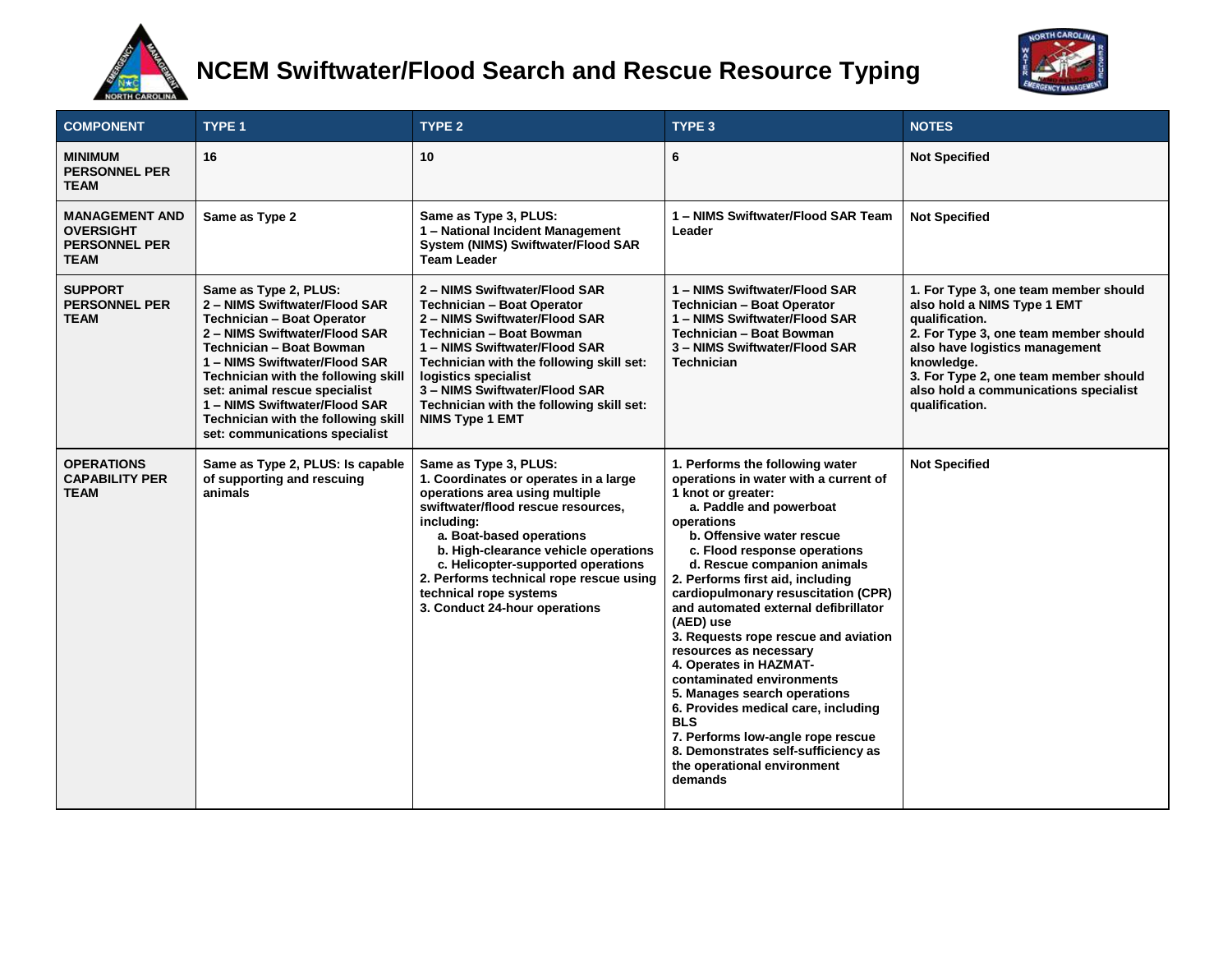



## **Team Training**

| <b>CAPABILITY</b> |                                                                      |                | <b>Metric/Measure: Per Team</b> |               |                                                    |  |  |
|-------------------|----------------------------------------------------------------------|----------------|---------------------------------|---------------|----------------------------------------------------|--|--|
|                   |                                                                      |                | <b>TYPE 2</b>                   | <b>TYPE 3</b> | <b>NOTES</b>                                       |  |  |
|                   | Annual skills proficiency demonstration (by AHJ)                     | X              | X                               | X             | Skills must be in Swiftwater<br>environment.       |  |  |
| $\overline{2}$    | Annual swim demonstration (by AHJ)                                   | $\times$       | $\times$                        | X             | Swim demonstration form<br>attached as Appendix 1. |  |  |
| 3a                | <b>EMS-Advanced 1st Aid &amp; CPR</b>                                | X              | X                               | X             |                                                    |  |  |
| 3b                | <b>EMS-Emergency Medical Technician/BLS</b>                          | 6              | 3                               |               |                                                    |  |  |
| 4                 | HazMat-Level 1                                                       | Χ              | X                               | X             |                                                    |  |  |
| 5                 | <b>Helicopter Operations Awareness</b>                               | X              | X                               | X             |                                                    |  |  |
|                   | 6a ICS-100                                                           | X              | X                               | X             |                                                    |  |  |
| 6b                | <b>ICS-200</b>                                                       | X              | X                               | X             |                                                    |  |  |
| 6c                | ICS-300 & 400                                                        | $\overline{2}$ | $\overline{2}$                  | 1             |                                                    |  |  |
|                   | <b>NC Swiftwater/Flood Boat Operator</b>                             | 4              | 2                               | 1             |                                                    |  |  |
| 8                 | Swiftwater/Flood Rescue Technician                                   | X              | X                               | Χ             |                                                    |  |  |
| 9                 | <b>INC Swiftwater Team Leader or USAR Taskforce Leader</b><br>Course | $\overline{2}$ | $\overline{2}$                  | 1             |                                                    |  |  |
| 9                 | Rope Rescue Technician                                               | X              | X                               | X             |                                                    |  |  |
| 10                | Technical Animal Rescue or equivalent                                | 1              |                                 |               |                                                    |  |  |
|                   | 11a Communications-Awareness Level (by AHJ)                          | X              | X                               | X             |                                                    |  |  |
|                   | 11b Communications-Operations Level (by AHJ)                         |                | 1                               |               |                                                    |  |  |
|                   | 11c Communications Technician                                        |                |                                 |               |                                                    |  |  |

X =Minimum for all team members

**#** =Minimum-number team members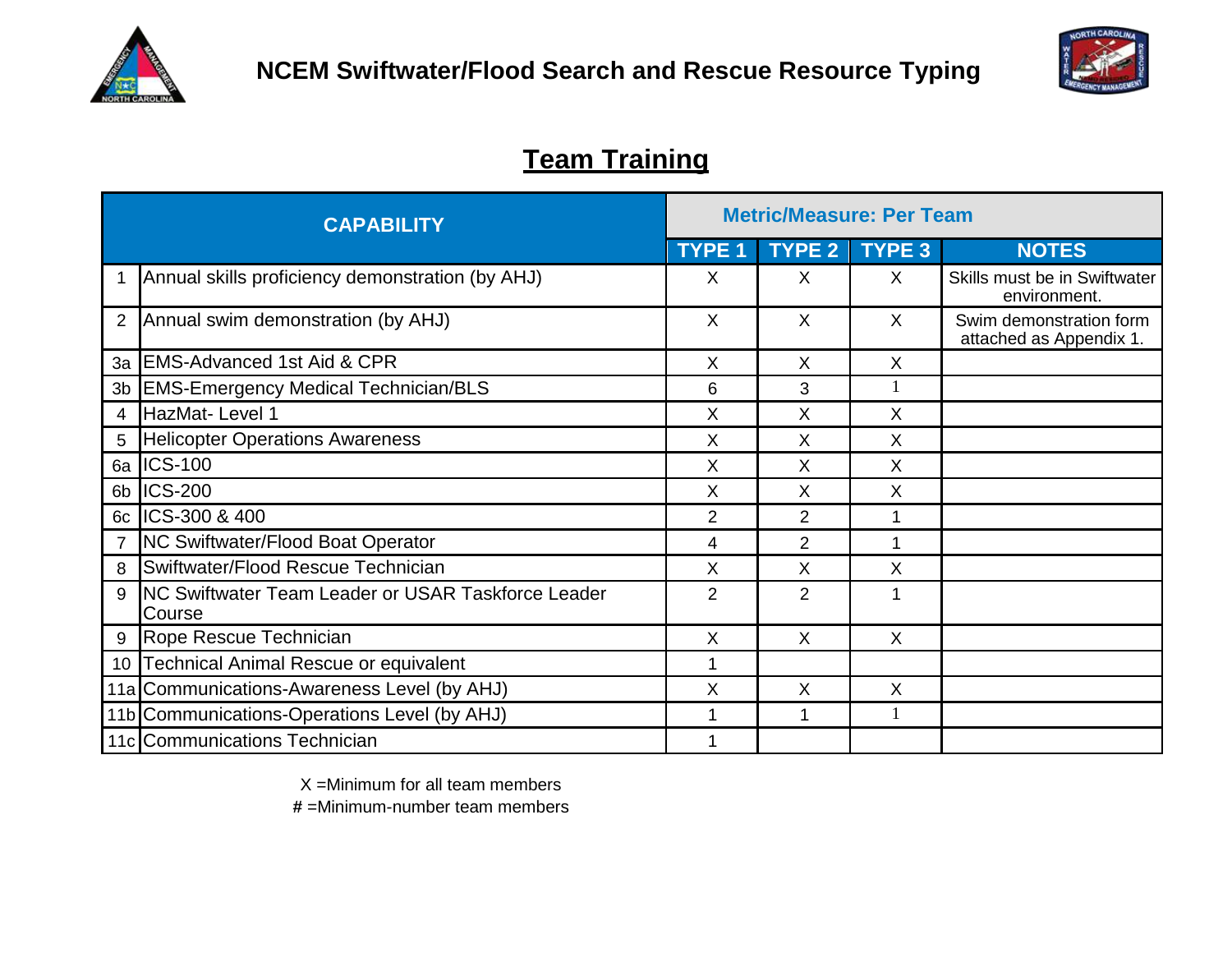



| <b>CAPABILITY</b>                                            | <b>Metric/Measure: Minimum Per Team</b> |                 |                |                                                                            |  |
|--------------------------------------------------------------|-----------------------------------------|-----------------|----------------|----------------------------------------------------------------------------|--|
|                                                              | <b>TYPE 1</b>                           | <b>TYPE 2</b>   | <b>TYPE 3</b>  | <b>NOTES</b>                                                               |  |
| <b>COMMUNICATIONS</b>                                        |                                         |                 |                |                                                                            |  |
| 800mhz (VIPER) Radio                                         | 6                                       | 4               | $\overline{2}$ | Shall include waterproof bag,<br>spare batteries, and charger              |  |
| Phone, cellular                                              | 6                                       | 4               | 2              | Shall include waterproof bag                                               |  |
| Radio, portable (waterproof) (internal communications)       | $\overline{16}$                         | 10              | 6              | Recommend VHF/UHF duel<br>band radio with NIFOG<br>channels pre-programmed |  |
| Computer w/ minimum of cellular internet access              | 1                                       |                 |                |                                                                            |  |
| <b>MEDICAL</b> (equipment per protocol of responding agency) |                                         |                 |                |                                                                            |  |
| <b>BLS Medical Kit</b>                                       | 2                                       |                 |                |                                                                            |  |
| Stokes-type litter                                           | 2                                       |                 | 1              |                                                                            |  |
| <b>PERSONAL EQUIPMENT</b>                                    |                                         |                 |                |                                                                            |  |
| Aerial flare kit                                             | 2                                       |                 | 1              |                                                                            |  |
| Chemical Light Sticks (cyalume) (4 various colors)           | 50/ea                                   | 50/ea           | $25$ /ea       |                                                                            |  |
| Dry Gear Bags                                                | 16                                      | $\overline{10}$ | 6              |                                                                            |  |
| Dry suit with liner                                          | 16                                      | 10              | 6              |                                                                            |  |
| Flashlight (waterproof)                                      | 16                                      | 10              | 6              |                                                                            |  |
| Gloves-work/rope/water                                       | $\overline{16}$                         | 10              | 6              |                                                                            |  |
| Handheld/PFD survival strobe light                           | 16                                      | 10              | 6              |                                                                            |  |
| Headlamps, waterproof                                        | 16                                      | 10              | 6              |                                                                            |  |
| Helmet, Swiftwater                                           | $\overline{16}$                         | 10              | 6              |                                                                            |  |
| PFD, Rescuer (22lbs or greater floatation)                   | 16                                      | 10              | 6              |                                                                            |  |
| Rescue knives                                                | $\overline{16}$                         | $\overline{10}$ | 6              |                                                                            |  |
| <b>Water Rescue Boots</b>                                    | 16                                      | 10              | 6              |                                                                            |  |
| Whistles                                                     | 16                                      | 10              | 6              |                                                                            |  |
| <b>Thermal Imaging Camera</b>                                | 4                                       | 2               | $\Omega$       |                                                                            |  |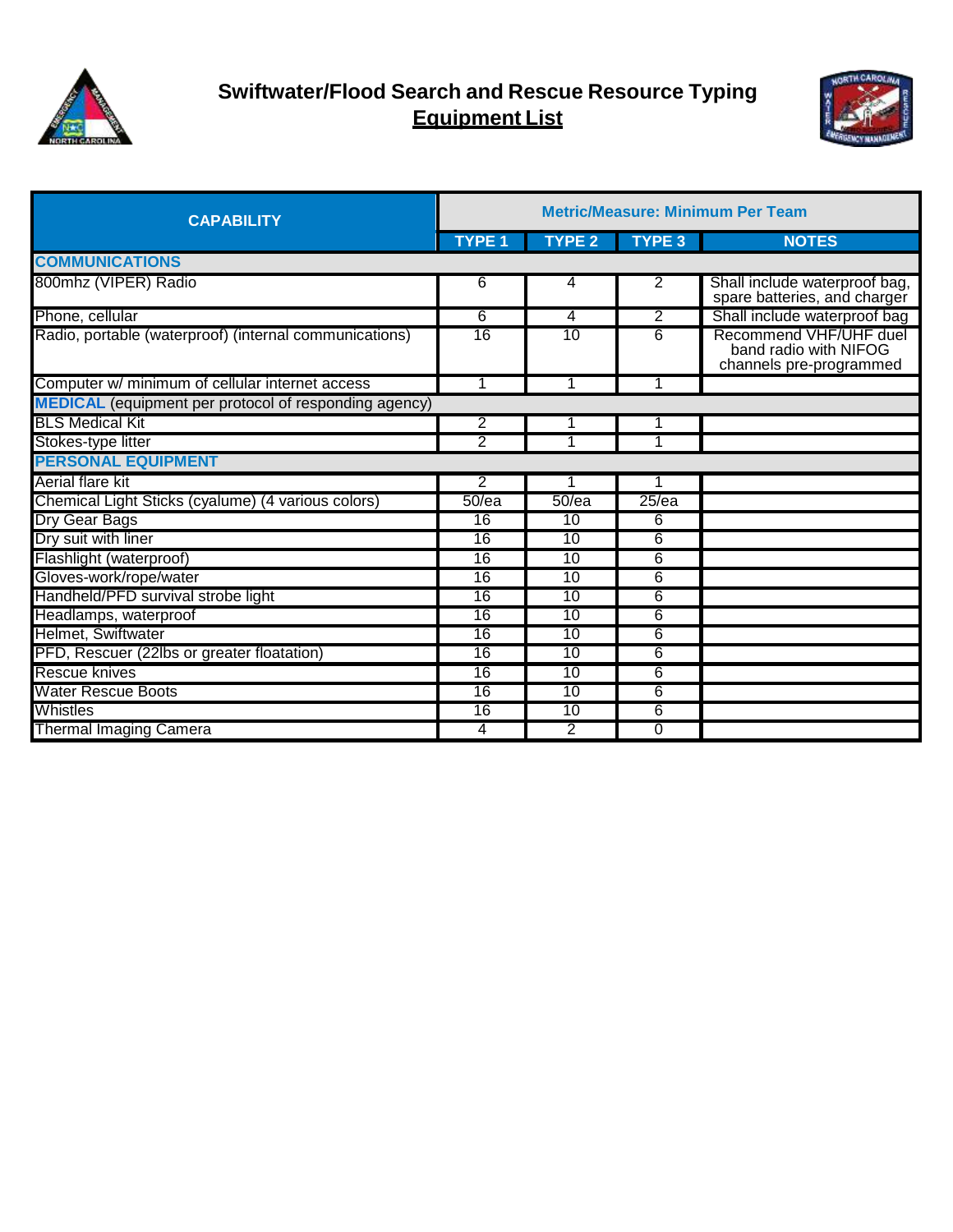



| <b>CAPABILITY</b>                                                                                                                                                                                                                                                                                                                                                                        | <b>Metric/Measure: Minimum Per Team</b> |                  |                  |              |  |
|------------------------------------------------------------------------------------------------------------------------------------------------------------------------------------------------------------------------------------------------------------------------------------------------------------------------------------------------------------------------------------------|-----------------------------------------|------------------|------------------|--------------|--|
|                                                                                                                                                                                                                                                                                                                                                                                          | <b>TYPE</b><br>1                        | <b>TYPE</b><br>2 | <b>TYPE</b><br>3 | <b>Notes</b> |  |
| <b>TEAM EQUIPMENT</b>                                                                                                                                                                                                                                                                                                                                                                    |                                         |                  |                  |              |  |
| Admin. Kit/ ICS Agency Forms                                                                                                                                                                                                                                                                                                                                                             | 1                                       | 1                | 1                |              |  |
| NC Road Map (Hard Copy)                                                                                                                                                                                                                                                                                                                                                                  | $\overline{2}$                          | 2                | 1                |              |  |
| <b>Air Monitors</b>                                                                                                                                                                                                                                                                                                                                                                      | $\overline{2}$                          | 1                | 0                |              |  |
| <b>Body Bag</b>                                                                                                                                                                                                                                                                                                                                                                          | 4                                       | 2                | 1                |              |  |
| Chain Saw (w/ bar oil, spare chain, fuel/oil)                                                                                                                                                                                                                                                                                                                                            | 2                                       | $\overline{2}$   | $\mathbf{1}$     |              |  |
| Dust Mask, N95, disposable                                                                                                                                                                                                                                                                                                                                                               | 100                                     | 100              | 50               |              |  |
| <b>Figure Eight Plate or Friction Device</b>                                                                                                                                                                                                                                                                                                                                             | $\overline{2}$                          | $\overline{2}$   | $\mathbf 1$      |              |  |
| Forcible Entry Tool Kit, (Halligan, Axe, Sledge, Bolt Cutters)                                                                                                                                                                                                                                                                                                                           | $\overline{2}$                          | 1                | $\mathbf 1$      |              |  |
| <b>Flagging Tape (Rolls)</b>                                                                                                                                                                                                                                                                                                                                                             | $\overline{8}$                          | 4                | 2                |              |  |
| GPS, hand held (w/Topo Maps, FEMA SAR Markings)                                                                                                                                                                                                                                                                                                                                          | 6                                       | 4                | $\overline{2}$   |              |  |
| Hand Held Spot Light                                                                                                                                                                                                                                                                                                                                                                     | 4                                       | $\overline{2}$   | 1                |              |  |
| PFD, Victim                                                                                                                                                                                                                                                                                                                                                                              | 16                                      | $\overline{8}$   | 4                |              |  |
| Pole, reaching                                                                                                                                                                                                                                                                                                                                                                           | $\overline{2}$                          | $\overline{2}$   | 1                |              |  |
| Spare Fuel Capacity (gallons)                                                                                                                                                                                                                                                                                                                                                            | 60                                      | 30               | 30               |              |  |
| <b>Swimmer Rescue Board</b>                                                                                                                                                                                                                                                                                                                                                              | $\overline{2}$                          | 1                | 1                |              |  |
| <b>Throw Bags</b>                                                                                                                                                                                                                                                                                                                                                                        | 16                                      | 10               | 6                |              |  |
| <b>Throwable Flotation Device</b>                                                                                                                                                                                                                                                                                                                                                        | $\overline{2}$                          | $\overline{2}$   | 1                |              |  |
| <b>Rope Rescue Kit- Heavy:</b><br>(20) Carabineer, Locking<br>(4) Harness, Full Body<br>(2) Knot Passing Pulley<br>(12) Prusiks, tandem<br>(8) Pulley<br>(2) Rope, 200' with bag<br>(2) Rope, 300' with bag<br>(1) Line Thrower<br>(6) Webbing 1" x 12' Nylon Tubular<br>(6) Webbing 1" x 15' Nylon Tubular<br>(6) Webbing 1" x 20' Nylon Tubular<br>(6) Webbing 1" x 5' Nylon Tubular   | 1                                       | 1                | 0                |              |  |
| <b>Rope Rescue Kit- Light:</b><br>(20) Carabineer, Locking<br>(2) Harness, Full Body<br>(2) Knot Passing Pulley<br>(12) Prusiks, tandem<br>(4) Pulley<br>(1) Rope, 200' with bag<br>$(1)$ Rope, 300' with bag<br>(1) Line Thrower<br>(3) Webbing 1" x 12' Nylon Tubular<br>(3) Webbing 1" x 15' Nylon Tubular<br>(3) Webbing 1" x 20' Nylon Tubular<br>(3) Webbing 1" x 5' Nylon Tubular | $\mathbf 0$                             | $\Omega$         | 1                |              |  |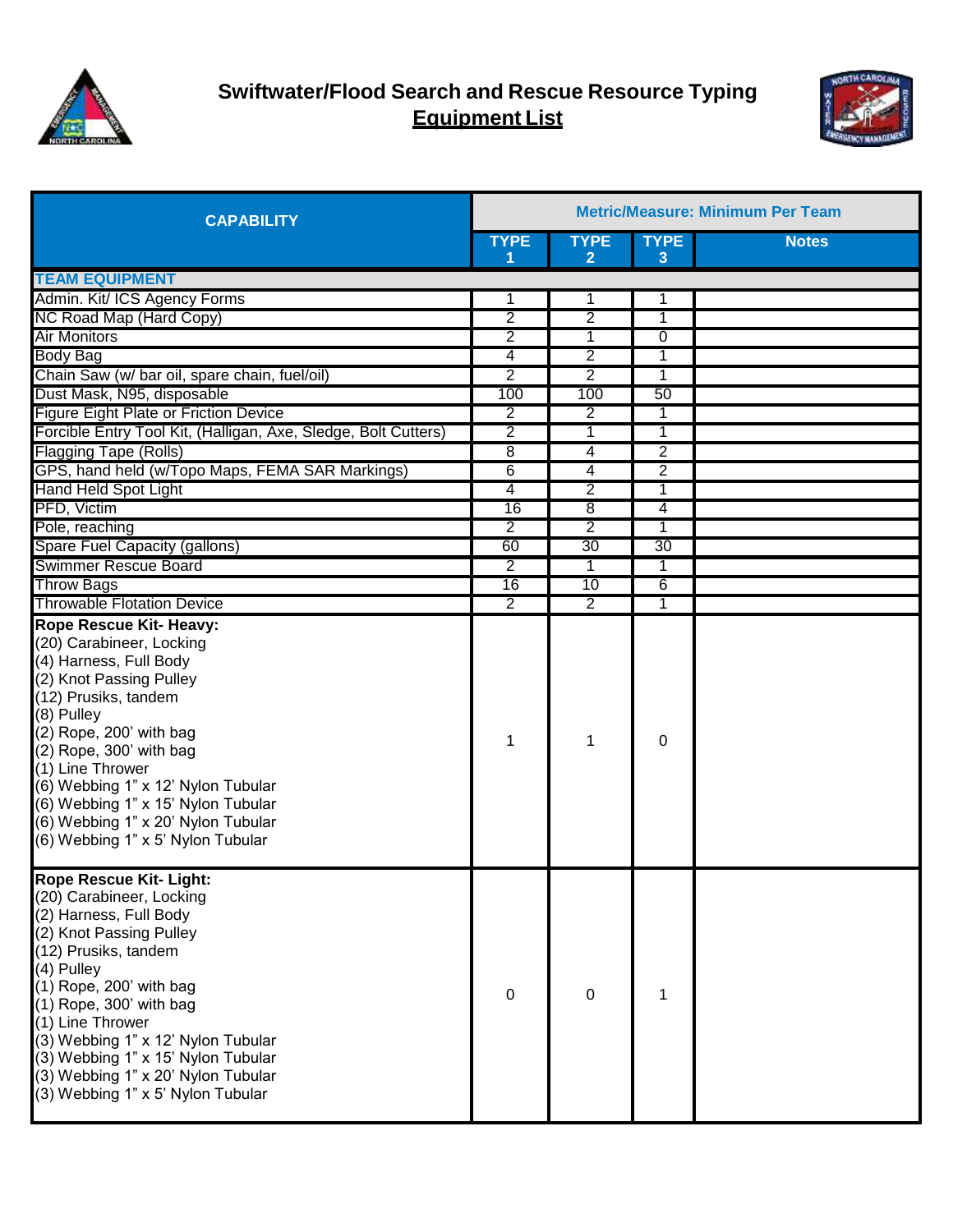



| <b>CAPABILITY</b>                                   | <b>Metric/Measure: Minimum Per Team</b> |                |               |              |  |
|-----------------------------------------------------|-----------------------------------------|----------------|---------------|--------------|--|
|                                                     | <b>TYPE 1</b>                           | <b>TYPE 2</b>  | <b>TYPE 3</b> | <b>Notes</b> |  |
| <b>DECONTAMINATION EQUIPMENT</b>                    |                                         |                |               |              |  |
| <b>Decontamination Equip. Kit</b>                   |                                         |                |               |              |  |
| 2.5 gallon pressure sprayer                         |                                         |                |               |              |  |
| 5 gallon bucket                                     |                                         |                |               |              |  |
| 40 gallon plastic work box                          |                                         |                |               |              |  |
| 110 volt submersible pump                           |                                         |                |               |              |  |
| (2) 25' garden hose                                 | $\overline{2}$                          | 1              |               |              |  |
| Garden hose wye                                     |                                         |                |               |              |  |
| 110 volt power washer                               |                                         |                |               |              |  |
| Soap and Bleach Solution                            |                                         |                |               |              |  |
| 1.5" Female to .75" Male Garden hose adapter        |                                         |                |               |              |  |
| <b>INFLATABLE RESCUE BOAT (IRB)</b>                 |                                         |                |               |              |  |
| Air, electric pump                                  | 2                                       | 2              |               |              |  |
| Air, manual inflation pump                          | 4                                       | 2              |               |              |  |
| Compressed Air Cylinder w/ whip or fill system      | 8                                       | 4              | 2             |              |  |
| Fuel, bladder, non-venting                          | 6                                       | 4              | 2             |              |  |
| IRB, 4-meter minimum                                | 4                                       | $\overline{2}$ |               |              |  |
| Self-Bailing Paddle Raft                            | $\overline{2}$                          | 1              | 1             |              |  |
| Lanyard, wrist, kill switch                         | 16                                      | 10             | 6             |              |  |
| Dewater Kit (Spark plugs, WD40, wrench)             | $\overline{4}$                          | $\overline{2}$ |               |              |  |
| Paddles                                             | 12                                      | 6              | 3             |              |  |
| Pump Jet Motor, 30HP - 4m or 4.2m boat/ 40HP - 4.7m | 6                                       |                |               |              |  |
| boat                                                |                                         | 3              | 2             |              |  |
| Repair Kit, IRB (i.e. Clam Shells, Patch Kit)       | 4                                       | $\overline{2}$ |               |              |  |
| Rotor/Prop, spare                                   | 2                                       | $\overline{2}$ |               |              |  |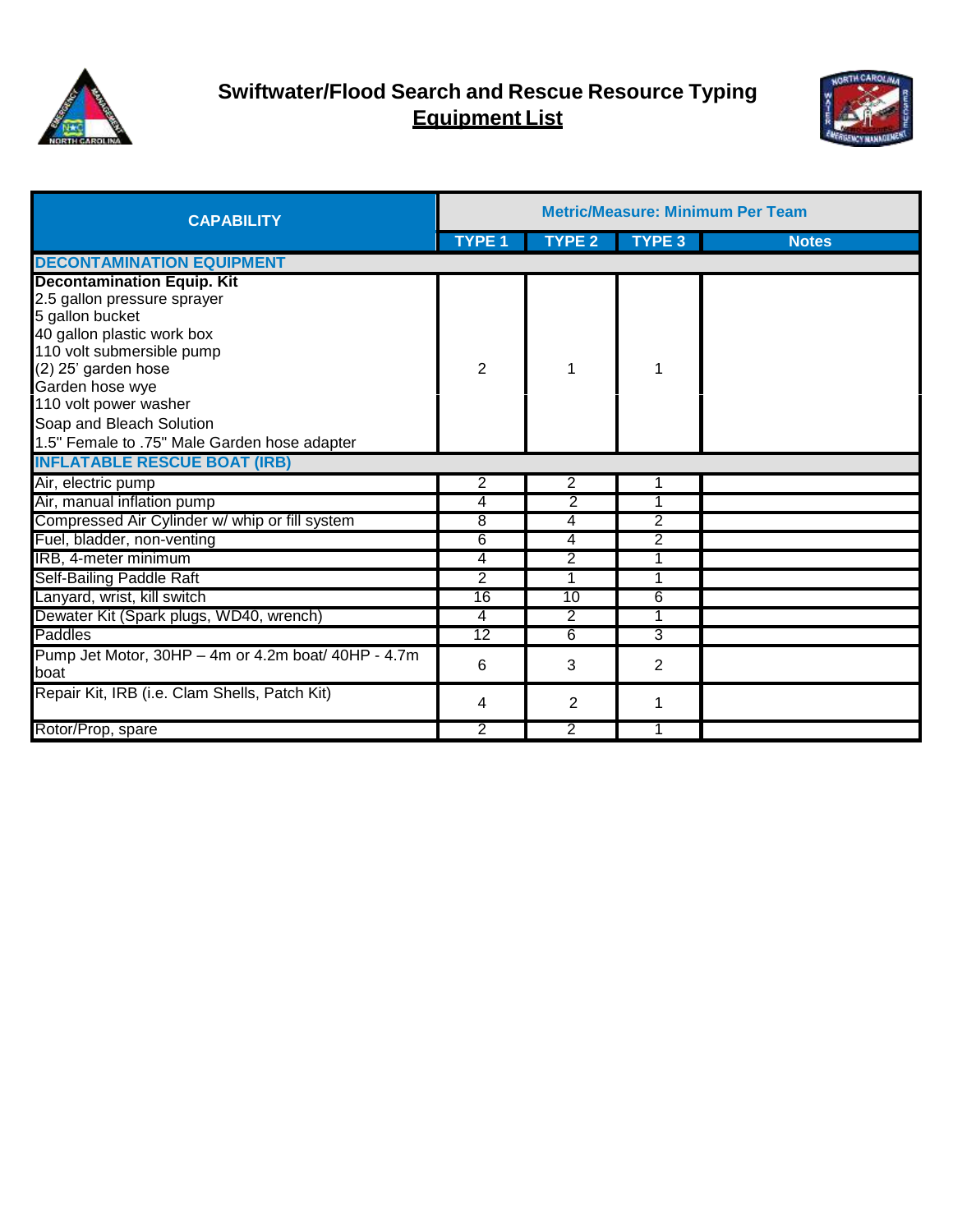



| <b>CAPABILITY</b>                                                          | <b>Metric/Measure: Minimum Per Team</b> |                       |                      |                                                                      |  |  |
|----------------------------------------------------------------------------|-----------------------------------------|-----------------------|----------------------|----------------------------------------------------------------------|--|--|
|                                                                            | <b>TYPE 1</b>                           | <b>TYPE 2</b>         | <b>TYPE 3</b>        | <b>Notes</b>                                                         |  |  |
| <b>LOGISTICS EQUIPMENT</b>                                                 |                                         |                       |                      |                                                                      |  |  |
| Battery, Spare for handheld equipment is this radios or<br>tools           | As<br>Required                          | As<br>Required        | As<br>Required       |                                                                      |  |  |
| <b>Center Punch</b>                                                        | 4                                       | 2                     |                      |                                                                      |  |  |
| Sleeping Kits (Cots, Pads, Sleeping Bags)                                  | $\overline{16}$                         | 10                    | 6                    |                                                                      |  |  |
| Drop Cord & Accessories                                                    | 2                                       | 2                     |                      |                                                                      |  |  |
| <b>Drysuit Patch Kit</b>                                                   | 1                                       |                       |                      |                                                                      |  |  |
| Generator with portable lights                                             | $\overline{2}$                          | $\overline{2}$        |                      |                                                                      |  |  |
| <b>Hand Disinfectant</b>                                                   | 10                                      | $\overline{10}$       | 5                    |                                                                      |  |  |
| Eye and Hearing Protection, case of each                                   | 1                                       |                       |                      |                                                                      |  |  |
| Cooler                                                                     | $\overline{2}$                          | $\overline{2}$        |                      |                                                                      |  |  |
| Ladder, 10'                                                                |                                         |                       |                      |                                                                      |  |  |
| Meals Ready to Eat                                                         | 144                                     | 90                    | 54                   |                                                                      |  |  |
| <b>Porta Toilet</b>                                                        | 2                                       | 2                     |                      |                                                                      |  |  |
| Paper Products (Paper towels, toilet paper)                                | <b>As</b><br>Required                   | As<br>Required        | As<br>Required       |                                                                      |  |  |
| Tents/Shelter (Rapidly Deployable & appropriate for<br>weather conditions) | 16-person<br>capacity                   | 10-person<br>capacity | 6-person<br>capacity | Recommend shelters that do<br>not require power/blower for<br>setup. |  |  |
| Water, Bottle (cases)                                                      | 20                                      | 14                    | 8                    |                                                                      |  |  |
| Wire Cutter, 8"                                                            | 4                                       | $\overline{2}$        | 1                    |                                                                      |  |  |
| Zip Tie Wire Tie (minimum 6")                                              | 100                                     | 100                   | 50                   |                                                                      |  |  |

| <b>CAPABILITY</b>                                                                                                      | <b>Metric/Measure: Minimum Per Team</b> |                |                |              |  |
|------------------------------------------------------------------------------------------------------------------------|-----------------------------------------|----------------|----------------|--------------|--|
|                                                                                                                        | <b>TYPE 1</b>                           | <b>TYPE 2</b>  | <b>TYPE 3</b>  | <b>Notes</b> |  |
| <b>VEHICLE/TRANSPORTATION</b>                                                                                          |                                         |                |                |              |  |
| Vehicle(s) capable of transporting team members and<br>equipment in the field environment in the area of<br>operations | As<br>Required                          | As<br>Required | As<br>Required |              |  |
| Vehicle(s) must adequately support three-day operations<br>such as fuel, tires, and maintenance requirements           | As<br>Required                          | As<br>Required | As<br>Required |              |  |